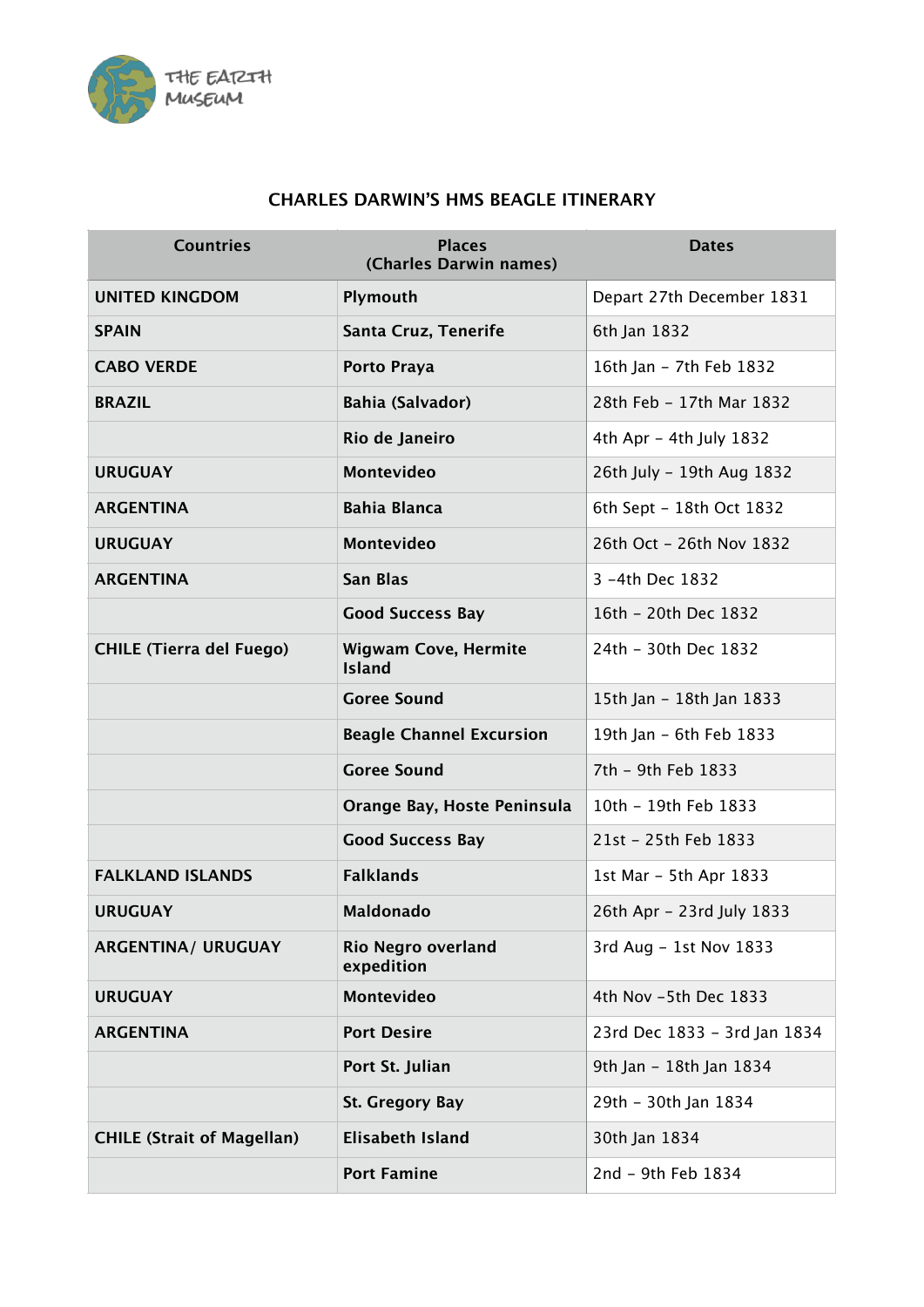

| <b>Countries</b>                             | <b>Places</b><br>(Charles Darwin names) | <b>Dates</b>               |
|----------------------------------------------|-----------------------------------------|----------------------------|
| <b>CHILE (Tierra del Fuego)</b>              | <b>Wollaston Island</b>                 | 24th-25th Feb 1834         |
|                                              | <b>Beagle Channel</b>                   | 28th Feb - 3rd Mar 1834    |
|                                              | <b>Ponsonby Sound</b>                   | 4th-5th Mar 1834           |
| <b>FALKLAND ISLANDS</b>                      | <b>Falklands</b>                        | 10th Mar - 6th Apr 1834    |
| <b>CHILE</b>                                 | <b>Rio Santa Cruz</b>                   | 13th Apr - 11th May 1834   |
|                                              | <b>Port Famine</b>                      | 1st - 7th June 1834        |
|                                              | San Carlos, Chiloe                      | 28th June - 12th July 1834 |
|                                              | Valparaiso                              | 23 July - 9th Nov 1834     |
|                                              | <b>Chiloe</b>                           | 21st Nov - 10th Dec 1834   |
|                                              | <b>Chonos</b>                           | 13th - 17th Dec 1834       |
|                                              | <b>Tres Montes</b>                      | 21st - 27th Dec 1834       |
|                                              | <b>Chonos</b>                           | 7th - 14th Jan 1835        |
|                                              | <b>Chiloe</b>                           | 18th Jan - 3rd Feb 1835    |
|                                              | Valdivia                                | 9th - 21st Feb 1835        |
|                                              | Concepcion                              | 4th - 6th Mar 1835         |
|                                              | Valparaiso                              | 14th - 17th Mar 1835       |
| <b>CHILE/ ARGENTINA</b>                      | Andes expedition to<br>Mendoza          | 18th Mar - 16th Apr 1835   |
| <b>CHILE</b>                                 | Valparaiso                              | 17th Apr - 26th Apr 1835   |
|                                              | Coquimbo (overland<br>expedition)       | 27th Apr - 1st June 1835   |
|                                              | Copiapo (overland<br>expedition)        | 2nd - 21st June 1835       |
|                                              | Lima                                    | 19th July - 6th Sept 1835  |
| <b>ECUADOR (GALAPAGOS</b><br><b>ISLANDS)</b> | <b>Chatham Island</b>                   | 16th - 22nd Sept 1835      |
|                                              | <b>Charles Island</b>                   | 23rd - 27th Sept 1835      |
|                                              | <b>Albermarle Island</b>                | 29th Sept - 1st Oct 1835   |
|                                              | <b>James Island</b>                     | 8th - 16th Oct 1835        |
| <b>TAHITI</b>                                | <b>Tahiti</b>                           | 15th - 25th Nov 1835       |
| <b>NEW ZEALAND</b>                           | <b>Bay of Islands</b>                   | 21st - 29th Dec 1835       |